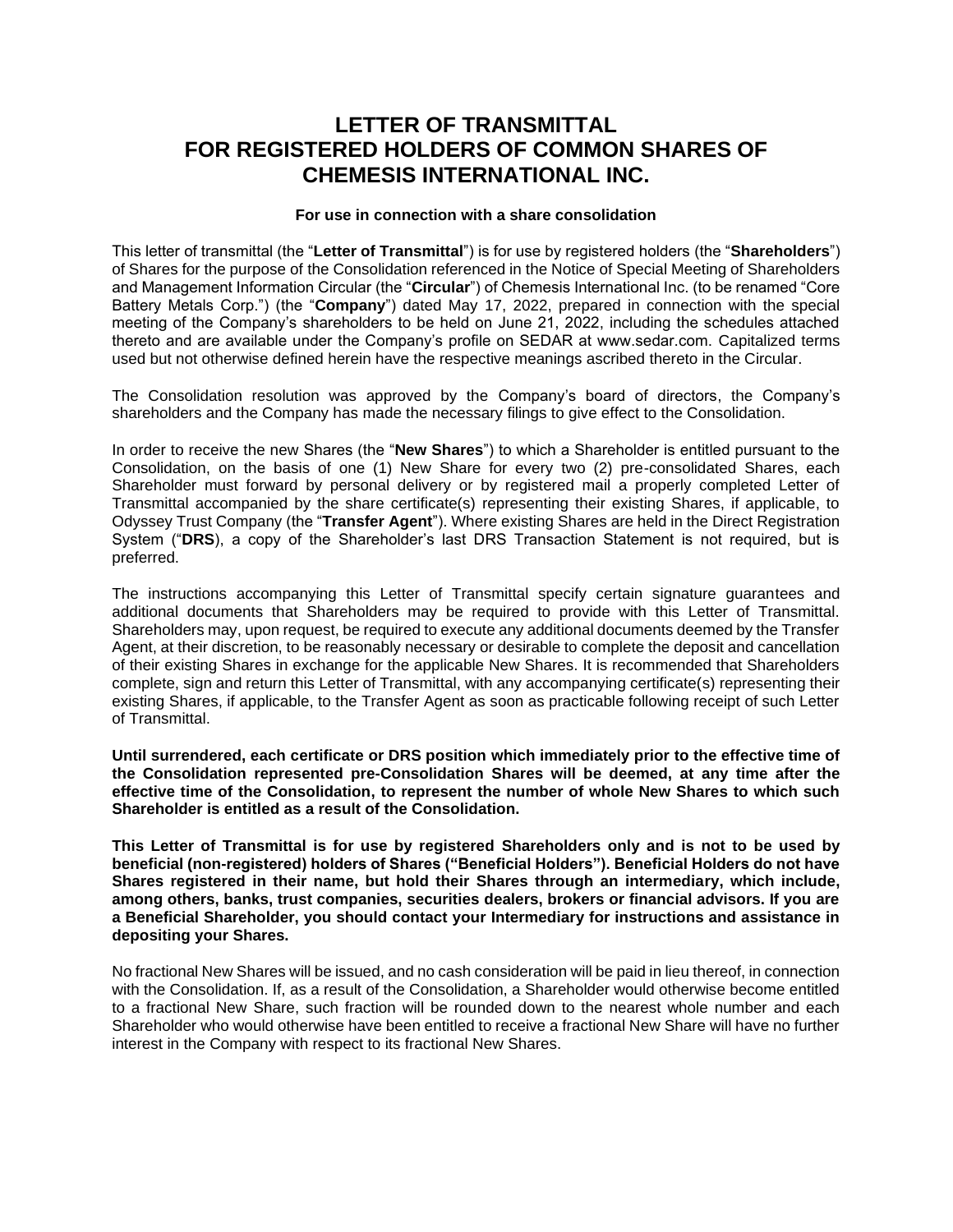## **TO: ODYSSEY TRUST COMPANY**

#### **AND TO: CHEMESIS INTERNATIONAL INC. (to be renamed "Core Battery Metals Corp.)**

In connection with the Consolidation, the undersigned hereby irrevocably deposits with the Transfer Agent the enclosed certificate(s) representing the Shares, details of which are as follows:

| Certificate Number(s) if<br>applicable* | Number of Shares | Registered in the Name of |  |
|-----------------------------------------|------------------|---------------------------|--|
|                                         |                  |                           |  |
|                                         |                  |                           |  |
|                                         |                  |                           |  |
|                                         |                  |                           |  |

*\*if shares are held in the Direct Registration System (DRS), please indicate DRS (and account number if known). (Please print or type. If space is insufficient, please attach a list to this Letter of Transmittal in the above form.)*

It is understood that, upon receipt of the certificate(s) representing the Shares deposited herewith (the "**Deposited Shares**"), this Letter of Transmittal, duly completed and signed, and all other required documents, if any, the Transfer Agent will deliver DRS Statements or certificate(s) representing the New Shares that the undersigned is entitled to receive under the Consolidation or hold such New Shares for pick-up in accordance with the instructions set out below, and the certificate(s) representing the Deposited Shares will forthwith be cancelled.

The undersigned Shareholder hereby represents, warrants, covenants, acknowledges and agrees in favour of the Company that: (i) the undersigned is the registered holder of the Deposited Shares; (ii) such Deposited Shares are owned by the undersigned free and clear of all liens, charges, and encumbrances; (iii) the undersigned has full power and authority to execute and deliver this Letter of Transmittal and to deposit and deliver the Deposited Shares for cancellation and exchange for New Shares pursuant to the Consolidation and that none of the Company, or any successor thereto will be subject to any adverse claim in respect of the deposit of such Deposited Shares; (iv) the surrender of the Deposited Shares complies with all applicable laws; (v) all information inserted by the undersigned into this Letter of Transmittal is complete, true and accurate; (vi) the undersigned irrevocably constitutes and appoints the Transfer Agent, each officer and director of the Company and any other person designated by the Company in writing, the true and lawful agent, attorney and attorney-in-fact of the undersigned with respect to the Deposited Shares and any distributions on such securities with full power of substitution (such power of attorney, being coupled with an interest, being irrevocable) in the name of and on behalf of the undersigned, to register or record the cancellation and exchange of such Deposited Shares for New Shares; and (vii) the issuance and delivery of the appropriate number of New Shares in accordance with the instructions set out below and the information contained in the Circular will completely discharge any and all obligations of the Company and the Transfer Agent with respect to the matters contemplated by this Letter of Transmittal. These representations, warranties, covenants, acknowledgements and agreements shall survive the completion of the Consolidation.

The instructions accompanying this Letter of Transmittal specify certain signature guarantees and additional documents that the undersigned may be required to provide with this Letter of Transmittal. Additionally, the undersigned may, upon request, be required to execute any additional documents deemed by the Transfer Agent or the Company in their discretion to be reasonably necessary or desirable to complete the deposit and cancellation of the Deposited Shares in exchange for the applicable New Shares contemplated by this Letter of Transmittal. The undersigned hereby acknowledges that the delivery of the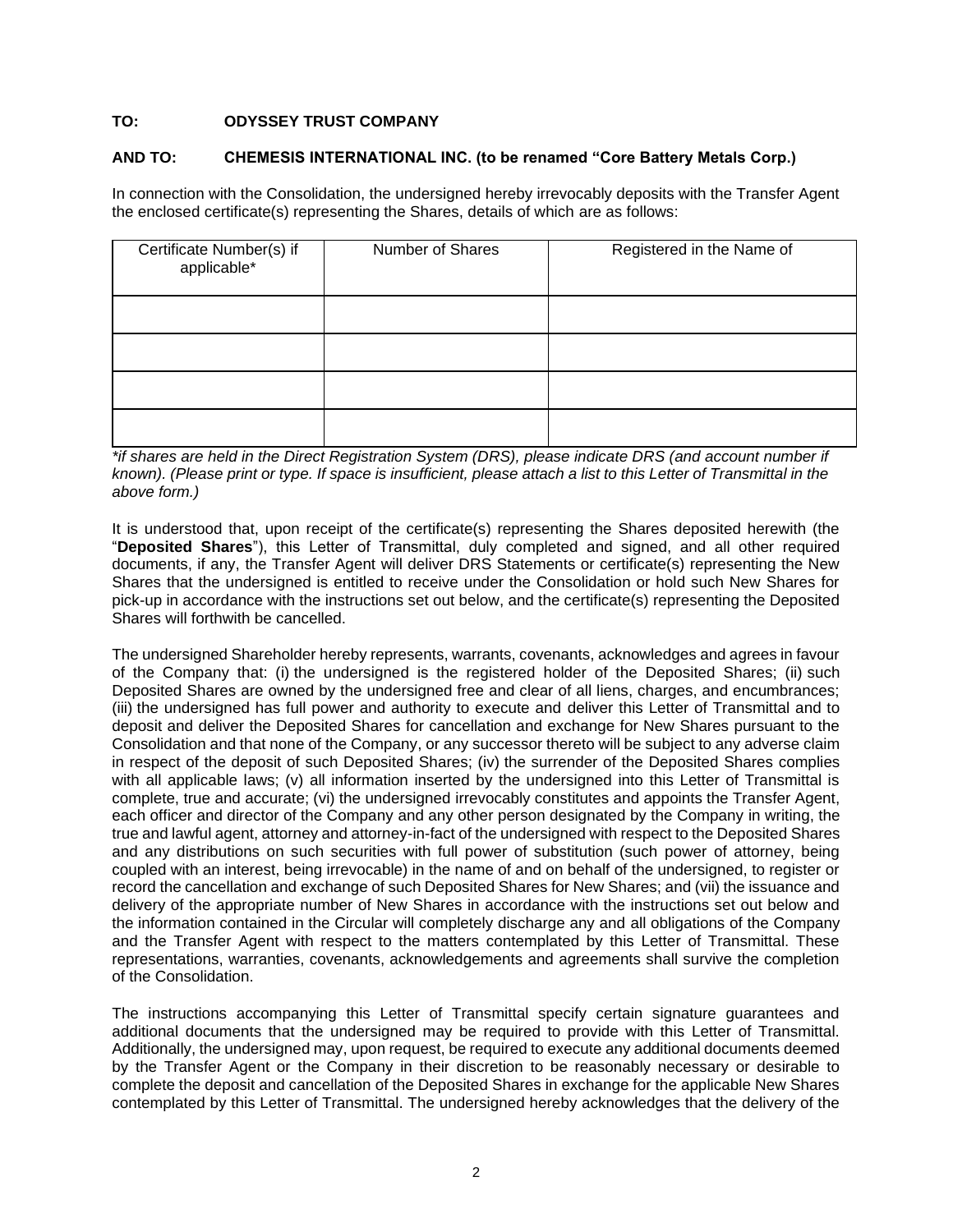Deposited Shares shall be effected and the risk of loss of such Deposited Shares shall pass only upon proper receipt thereof by the Transfer Agent.

Each authority conferred or agreed to be conferred by the undersigned in this Letter of Transmittal shall survive the death or incapacity of the undersigned and any obligation of the undersigned hereunder shall be binding upon the heirs, personal representatives, legal representatives, successors and assigns of the undersigned.

**The undersigned instructs the Company and the Transfer Agent to, upon receipt of a properly completed and signed Letter of Transmittal, the applicable Share certificate(s), if any, and all other required documentation, if any, issue or cause to be issued DRS Statements or certificate(s) representing the New Shares to which the undersigned is entitled pursuant to the Consolidation and mail such DRS Statements or certificate(s) by first-class insured mail, postage prepaid, or hold such DRS Statements or certificate(s) for pick-up, all in accordance with the instructions set out below. If a certificate representing Deposited Shares has any restrictive legends on the back thereof, the new DRS Statement or share certificate will be issued with the same restrictive legends, if any.**

**It is understood that the undersigned will not receive the New Shares in respect of the Deposited Shares until the certificate(s) or a copy of the DRS statement representing the Deposited Shares owned by the undersigned are received by the Transfer Agent at the address set forth on the back of this Letter of Transmittal, together with a duly completed and signed Letter of Transmittal and all other required documents, if any, and until the same are processed by the Transfer Agent.**

The undersigned authorizes and directs the Transfer Agent to issue a DRS Transaction Statement representing New Shares to which the undersigned is entitled as indicated below and to mail such DRS Statement to the address indicated below or, if no instructions are given, in the name and to the address if any, of the undersigned as appears on the share register maintained by the Transfer Agent.

# **A. ISSUANCE OF NEW SHARES**

DRS Transaction Statement representing New Shares is to be registered as follows:

Name:  $\blacksquare$ 

Address: \_\_\_\_\_\_\_\_\_\_\_\_\_\_\_\_\_\_\_\_\_\_\_\_\_\_\_\_\_\_\_\_\_\_

\_\_\_\_\_\_\_\_\_\_\_\_\_\_\_\_\_\_\_\_\_\_\_\_\_\_\_\_\_\_\_\_\_\_\_\_\_\_\_\_\_\_

| Postal (Zip) Code: |  |
|--------------------|--|

 $\Box$  Please issue a physical share certificate instead of a DRS Transaction Statement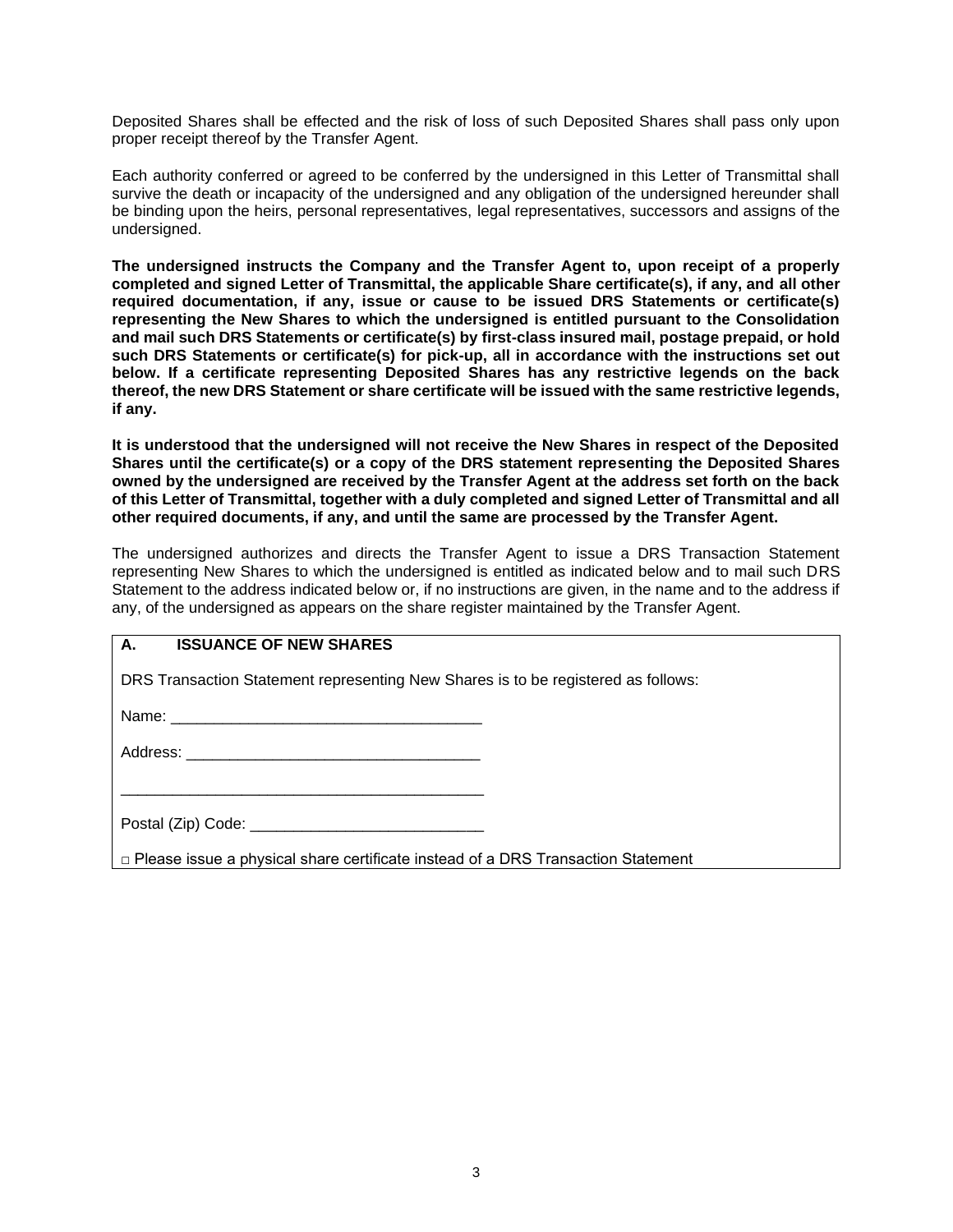| В.<br><b>DELIVERY</b>                                                                                                    | C.<br><b>SIGNATURE GUARANTEE</b>                                                                                                                                                                                                      |
|--------------------------------------------------------------------------------------------------------------------------|---------------------------------------------------------------------------------------------------------------------------------------------------------------------------------------------------------------------------------------|
| □ Mail or make available for delivery DRS<br>Transaction Statement or certificate representing<br>New Shares as follows: | <b>IMPORTANT: This box must be completed fully</b><br>if the name in which any New Shares is to be<br>issued differs from the name of the registered<br>holder appearing on the existing Share<br>certificate(s). (See instruction 3) |
|                                                                                                                          | Date: <u>contract and a series of the series of the series of the series of the series of the series of the series of the series of the series of the series of the series of the series of the series of the series of the seri</u>  |
|                                                                                                                          |                                                                                                                                                                                                                                       |
|                                                                                                                          |                                                                                                                                                                                                                                       |
| $\Box$ Make available for pick-up at the office of the<br>Transfer Agent, against a counter receipt, by:                 |                                                                                                                                                                                                                                       |
|                                                                                                                          |                                                                                                                                                                                                                                       |
|                                                                                                                          | Signature Guaranteed by:                                                                                                                                                                                                              |
| □ Deliver DRS Transaction Statement by email<br>to the following address:<br>1                                           |                                                                                                                                                                                                                                       |

 $\overline{\phantom{a}}$ 

# **IMPORTANT: THIS LETTER OF TRANSMITTAL MUST BE DATED AND SIGNED**

Dated:

Signature(s) of Registered Shareholder(s)

Name of Shareholder

Name of authorized representative, if applicable

 $1$  By providing their email address, the undersigned consents to electronic delivery by the Transfer Agent.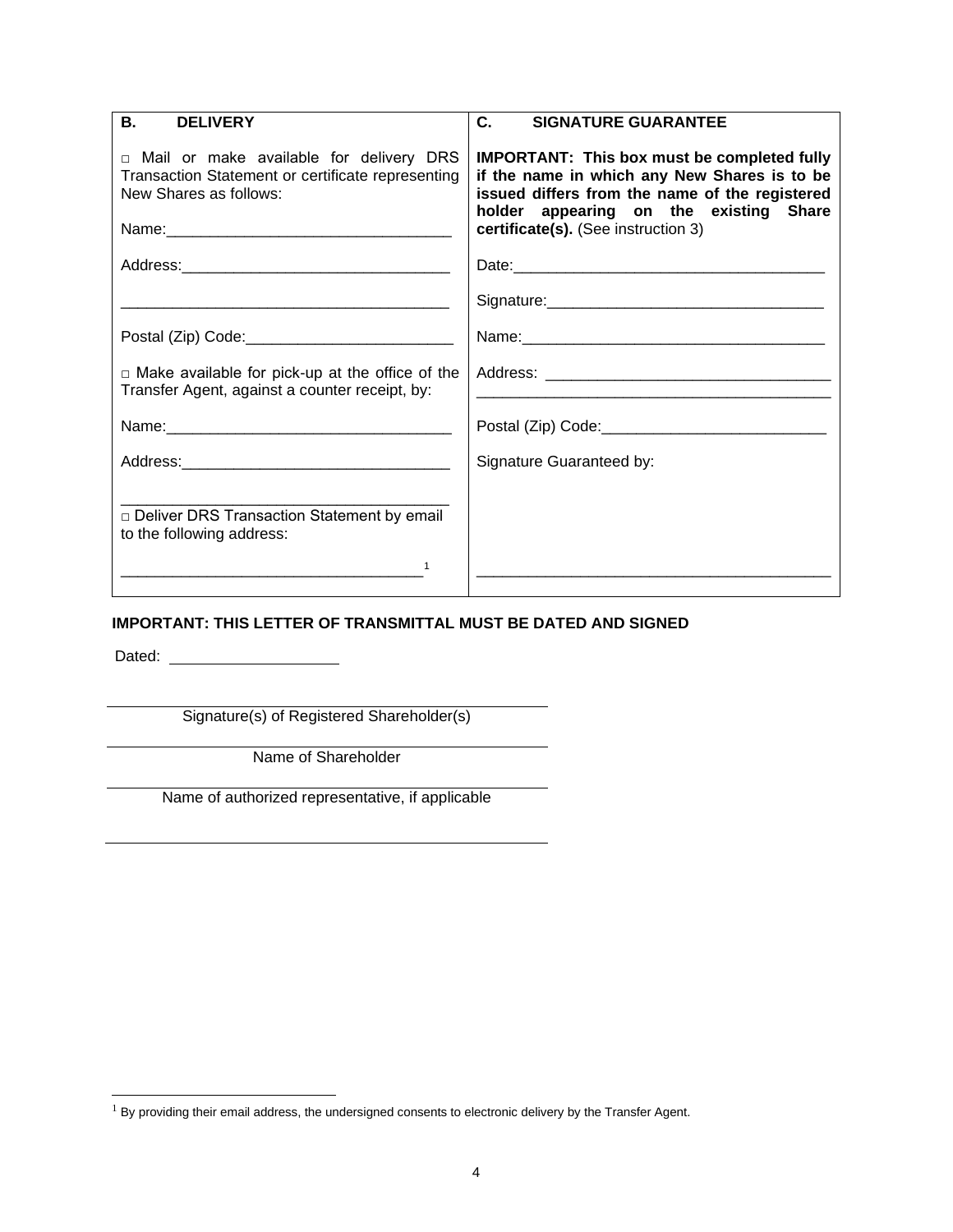#### **INSTRUCTIONS**

#### **1. Use of Letter of Transmittal**

- (a) Unless defined in this Letter of Transmittal, capitalized terms have the meaning ascribed thereto in the Circular. Shareholders should refer to the Circular for particulars of the Consolidation.
- (b) Each Shareholder holding certificate(s) or DRS position(s) representing Shares must send or deliver this Letter of Transmittal duly completed and signed together with the share certificate(s) described herein to the Transfer Agent at the office listed herein. The method of delivery to the Transfer Agent is at the option and risk of the Shareholder. It is recommended that such documents be delivered by hand to the Transfer Agent and a receipt obtained. If mail is used, courier or registered mail, properly insured with acknowledgement of receipt requested, is suggested. Delivery will be effected only when documents are actually received by the Transfer Agent at the office set out below.
- (c) Shareholders whose Shares are registered in the name of a broker, investment dealer, bank, trust company or other nominee should contact that nominee for instructions and assistance in depositing those Shares.
- (d) All questions as to the validity, form and acceptance of any Shares will be determined by the Company in its absolute discretion and such determination shall be final and binding. The Company reserves the right if it so elects in its absolute discretion to instruct the Transfer Agent to waive any defect or irregularity contained in any Letter of Transmittal and/or any accompanying documents received by it.

## **2. Signatures**

- (a) If this Letter of Transmittal is signed by the registered owner(s) of the accompanying certificate(s) representing Shares, such signature(s) on this Letter of Transmittal must correspond with the name(s) as registered or as written on the face of such certificate(s) without any change whatsoever, and the certificate(s) need not be endorsed.
- (b) If any of the Deposited Shares are owned of record by two or more joint owners, all such owners must sign this Letter of Transmittal.
- (c) If this Letter of Transmittal is signed by a person other than the registered owner(s) of the accompanying certificate(s) representing Shares, or if a certificate(s) representing New Shares is to be issued to a person other than the registered owner(s), the registered Shareholder must fill in Part C as well as Parts A and B of this Letter of Transmittal and:

(i) such deposited certificate(s) must be endorsed or be accompanied by appropriate share transfer power(s) of attorney duly and properly completed by the registered owner(s); and

(ii) the signature(s) on such endorsement or share transfer power(s) of attorney must correspond exactly to the name(s) of the registered owner(s) as registered or as appearing on the certificate(s) and must be guaranteed as noted in Instruction 3 below.

#### **3. Guarantee of Signatures**

(a) No signature guarantee is required on this Letter of Transmittal if it is signed by the registered holder(s) of the Shares deposited therewith, unless this Letter of Transmittal is signed by a person other than the registered owner(s) of the accompanying certificate(s) representing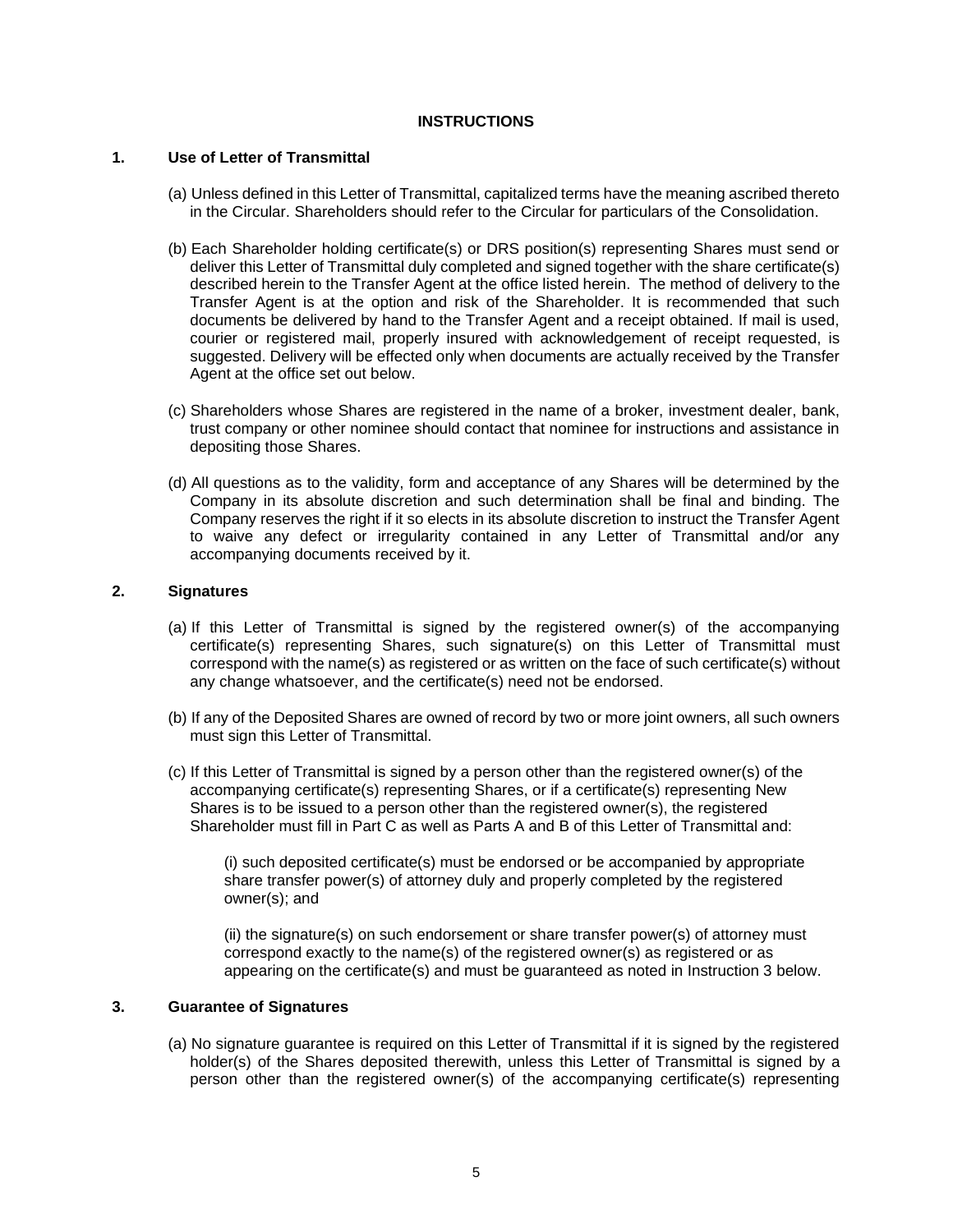Shares, or if a certificate(s) representing New Shares is to be issued to a person other than the registered owner(s).

(b) If this Letter of Transmittal is signed by a person other than the registered owner(s) of the Shares, or if the Consolidation is not completed and the accompanying certificate(s) are to be returned to a person other than such registered owner(s), or sent to an address other than the address of the registered owner(s) as shown on the registers of the transfer agent of the Company, or if the New Shares are to be issued in a name other than the registered owner(s), such signature must be guaranteed by an Eligible Institution (as defined below), or in some other manner satisfactory to the Transfer Agent (except that no guarantee is required if the signature is that of an Eligible Institution). See also Instruction 2.

An "**Eligible Institution**" means a member of the Securities Transfer Agents Medallion Program (STAMP), a member of the Stock Exchanges Medallion Program (SEMP) or a member of the New York Stock Exchange Inc. Medallion Signature Program (MSP). Members of these programs are usually members of a recognized stock exchange in Canada and/or the United States, members of the Investment Industry Regulatory Organization of Canada, members of the Financial Industry Regulatory Authority or banks and trust companies in the United States. A signature guarantee will also be accepted from a Canadian Schedule 1 chartered bank that is not participating in a Medallion Signature Guarantee Program and makes available its list of authorized signing officers to the Transfer Agent. Currently signature guarantees are accepted from Bank of Nova Scotia, Royal Bank of Canada and TD Bank.

#### **4. Fiduciaries, Representatives and Authorizations**

Where the Letter of Transmittal is executed on behalf of a corporation, partnership or association or by an agent, executor, administrator, trustee, guardian or any person acting in a representative capacity, the Letter of Transmittal must be accompanied by satisfactory evidence of their proof of appointment and authority to act. The Company and the Transfer Agent may, at their discretion, require additional evidence of appointment or authority or additional documentation.

#### **5. Lost Certificates**

If a share certificate has been lost or destroyed, the Letter of Transmittal must be completed as fully as possible and forwarded to the Transfer Agent together with a letter stating the loss. The Transfer Agent will respond with the replacement requirements, which must be properly completed and returned prior to effecting the exchange.

#### **6. Privacy Notice**

As Transfer Agent, Odyssey Trust Company takes your privacy seriously. In the course of providing these services, we receive non-public, personal information about you. We receive this information through transactions we perform for you and through other communications with you. We may also receive information about you by virtue of your transactions with affiliates of Odyssey Trust Company or other parties. This information may include your name, social insurance number, stock/unit ownership information and other financial information. With respect to both to current and former securityholders, Odyssey Trust Company does not share non-public personal information with any non-affiliated third party except as necessary to process a transaction, service your account or as permitted by law. Our affiliates and outside service providers with whom we share information are legally bound not to disclose the information in any manner, unless permitted by law or other governmental process. We strive to restrict access to your personal information to those employees who need to know the information to provide our services to you, and we maintain physical, electronic and procedural safeguards to protect your personal information. Odyssey Trust Company realizes that you entrust us with confidential personal and financial information and we take that trust very seriously. By providing your personal information to us and signing this form, we will assume, unless we hear from you to the contrary, that you have consented and are